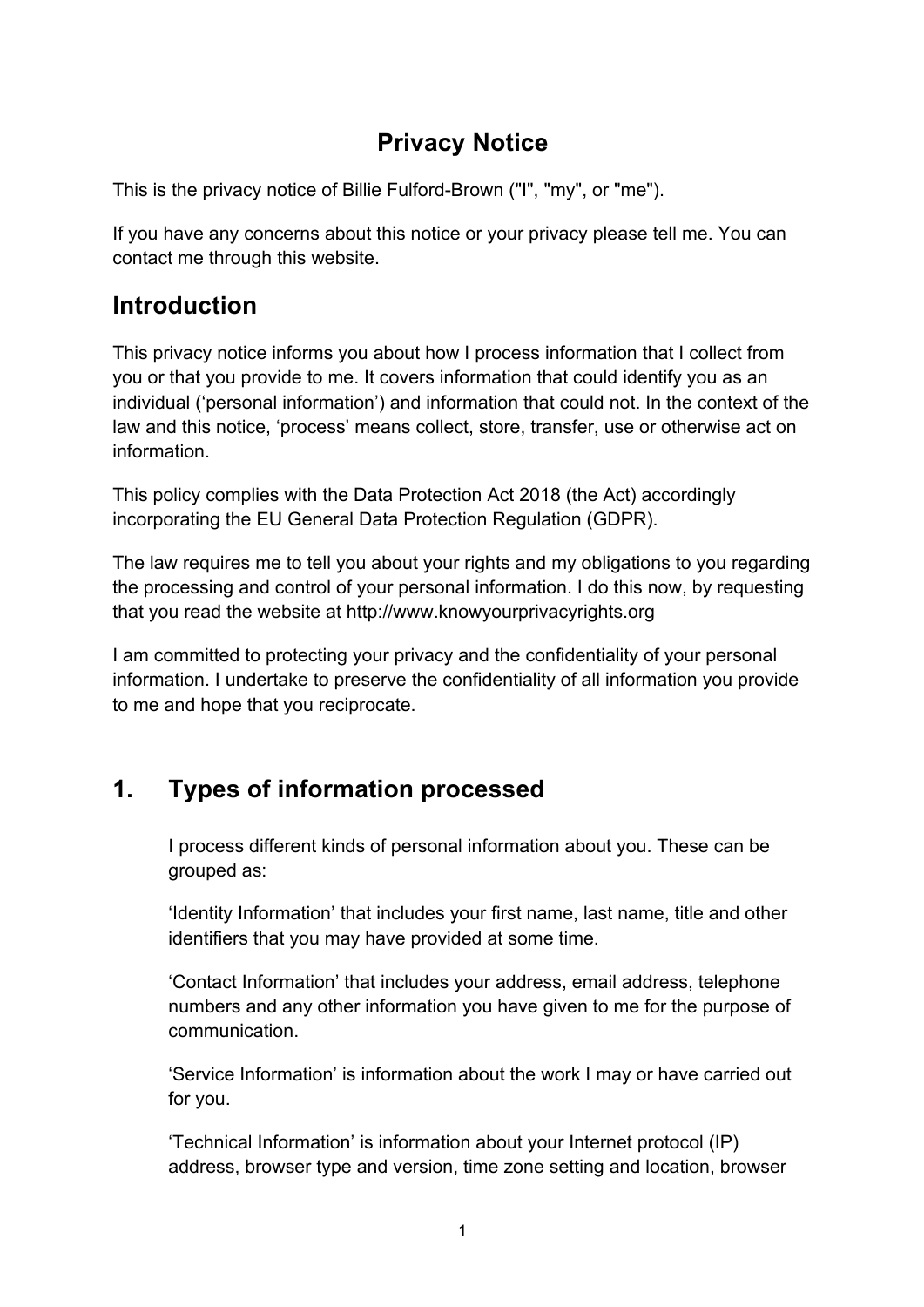plug-in types and versions, operating system and platform and other technology on the devices you use to access this website.

## **2. If you do not provide personal information required**

Where I need to process personal data, whether by law or under the terms of a contract I have with you, and you fail to provide that data when requested, I may not be able to perform that contract. In that case, I may have to stop providing my services to you. If so, I will notify you of this at the time.

## **The bases on information about you is processed**

The law requires me to determine under which of six defined bases I process different categories of your personal information, and to notify you of the basis for each category.

If a basis on which I process your personal information is no longer relevant then I shall immediately stop processing your data.

If the basis changes then if required by law I shall notify you of the change and of any new basis under which I have determined that I can continue to process your information.

# **3. Information processed under a contract**

In order to carry out provide my services, or in situations where you have requested that I provide my services, I must collect and record your personal information, including Contact Information, Identity Information and Service Information.

This information is processed on the basis of Contract.

I continue to process this information until the contract between us ends or is terminated by either party under the terms of the contract.

# **4. Information I process with your consent**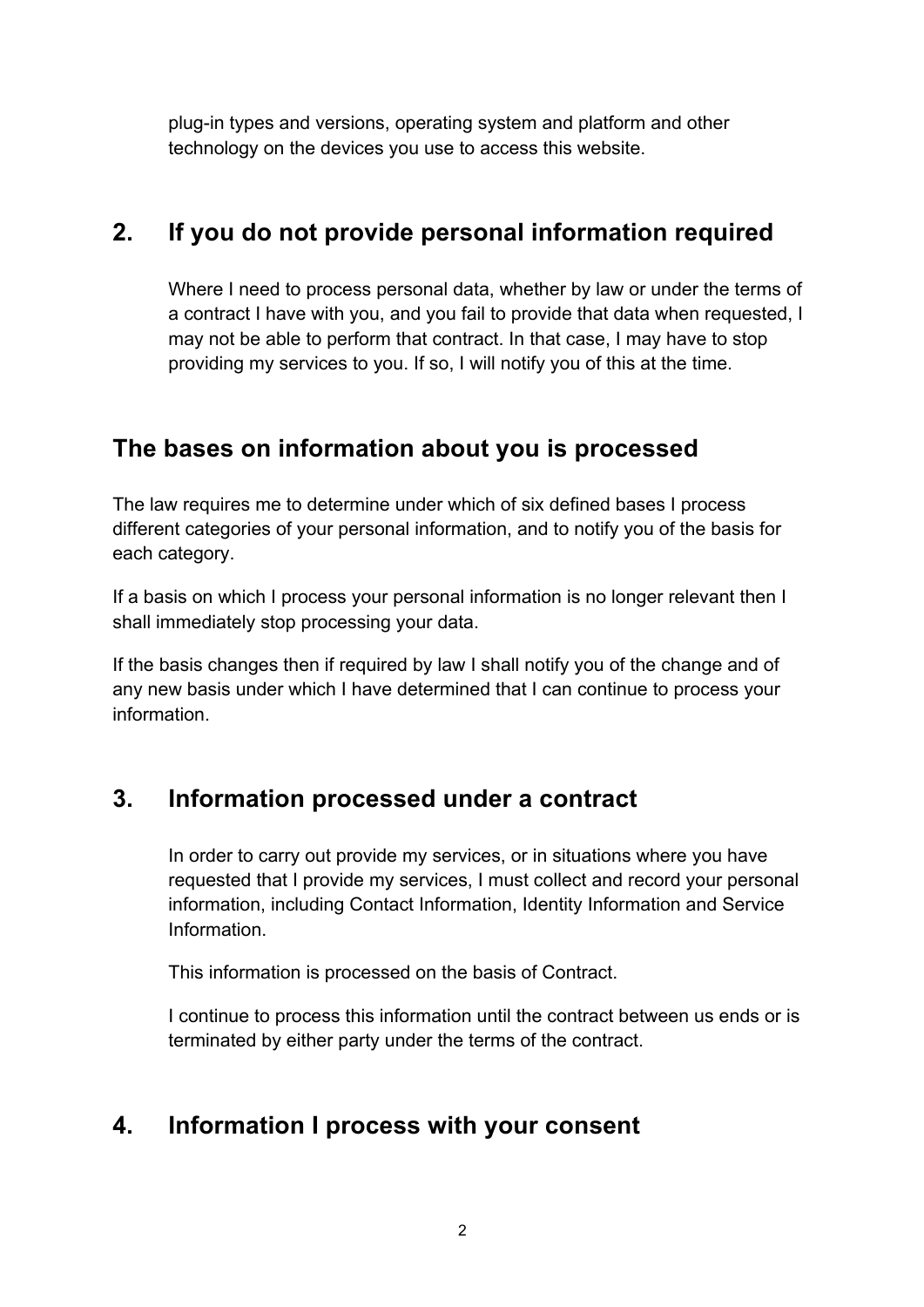Through actions when otherwise there is no contractual relationship between us, such as when you contact me, you provide your consent to me to process personal information that may include Identity Information, Contact Information, Service Information and Technical Information.

I continue to process your information on this basis until you withdraw your consent by telling me or it can be reasonably assumed that your consent no longer exists.

# **5. Information I process for the purposes of legitimate interests**

I may process information on the basis there is a legitimate interest, either to you or to me of doing so.

Where I process your information on this basis, I do so after having given careful consideration to:

- whether the same objective could be achieved through other means;
- whether processing (or not processing) might cause you harm; and
- whether you would expect me to process your data, and whether you would, in the round, consider it reasonable to do so.

For example, I may process your data on this basis for the purposes of:

- record-keeping for the proper and necessary administration of my business; and
- protecting and asserting the legal rights of any party.

# **6. Information I process because I have a legal obligation**

Sometimes, I must process your information in order to comply with a statutory obligation.

For example, I may be required to give your personal information to legal authorities if they so request or if they have the proper authorisation such as a search warrant or court order.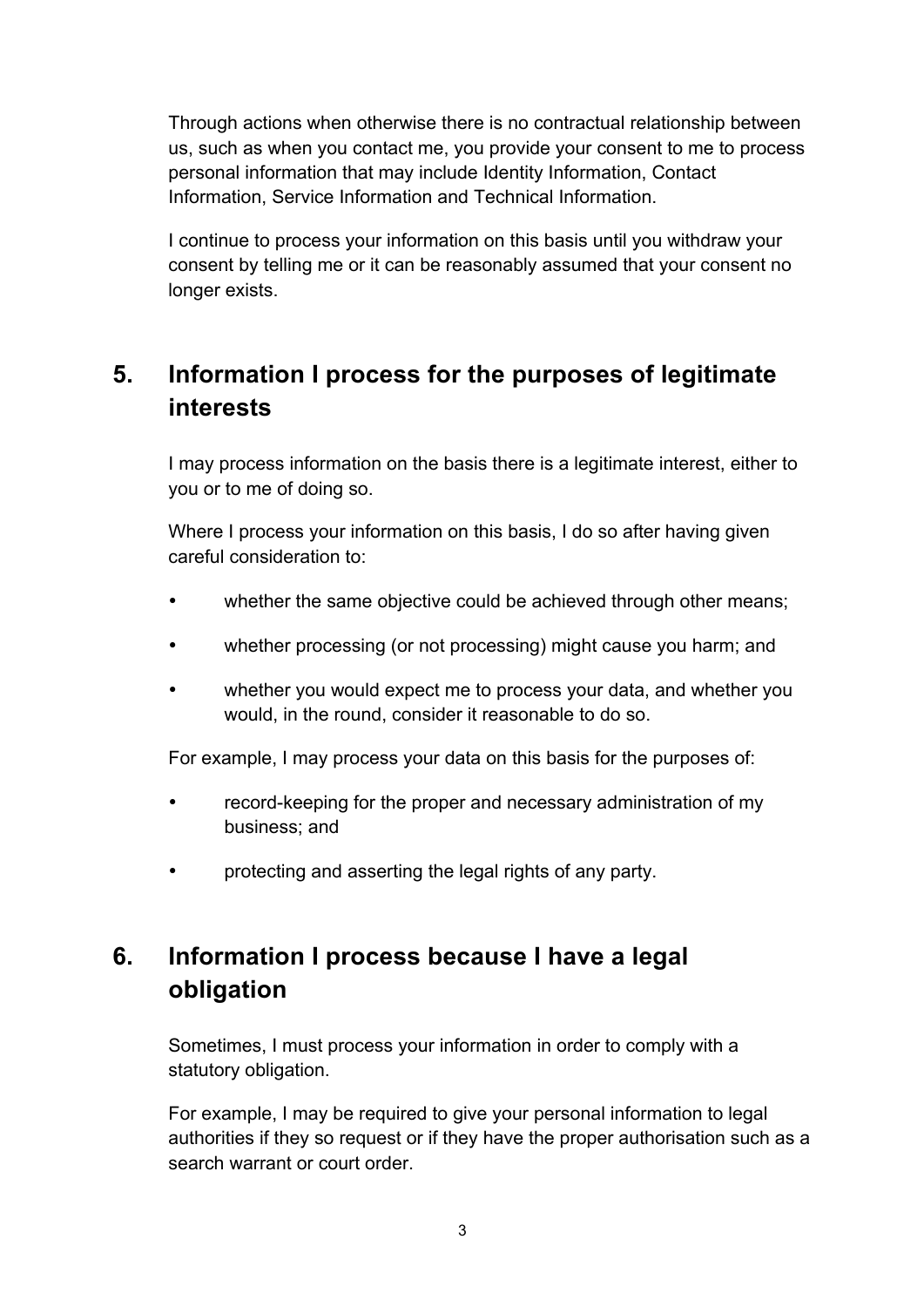### **Other uses of information**

#### **7. Cookies**

Cookies are small text files that are placed on your computer's hard drive by your web browser when you visit a website that uses them. They allow information gathered on one web page to be stored until it is needed for use at a later date.

They are commonly used to provide you with a personalised experience while you browse a website, for example, allowing your preferences to be remembered.

They can also provide core functionality such as security, network management, and accessibility; record how you interact with the website so that the owner can understand how to improve the experience of other visitors; and serve you advertisements that are relevant to your browsing history.

Some cookies may last for a defined period of time, such as one visit (known as a session), one day or until you close your browser. Others last indefinitely until you delete them.

Your web browser should allow you to delete any you choose. It also should allow you to prevent or limit their use. Your web browser may support a plugin or add-on that helps you manage which cookies you wish to allow to operate.

The law requires you to give explicit consent for use of any cookies that are not strictly necessary for the operation of a website.

This website is hosted by Wix, which uses cookies for a number of different reasons including for security purposes; for monitoring the performance of this website; and for providing a good experience for visitors. You can read more about how Wix uses cookies at https://support.wix.com/en/article/cookies-andyour-wix-site

# **8. Personal identifiers from your browsing activity**

Requests by your web browser to the servers for web pages and other content on this website are recorded.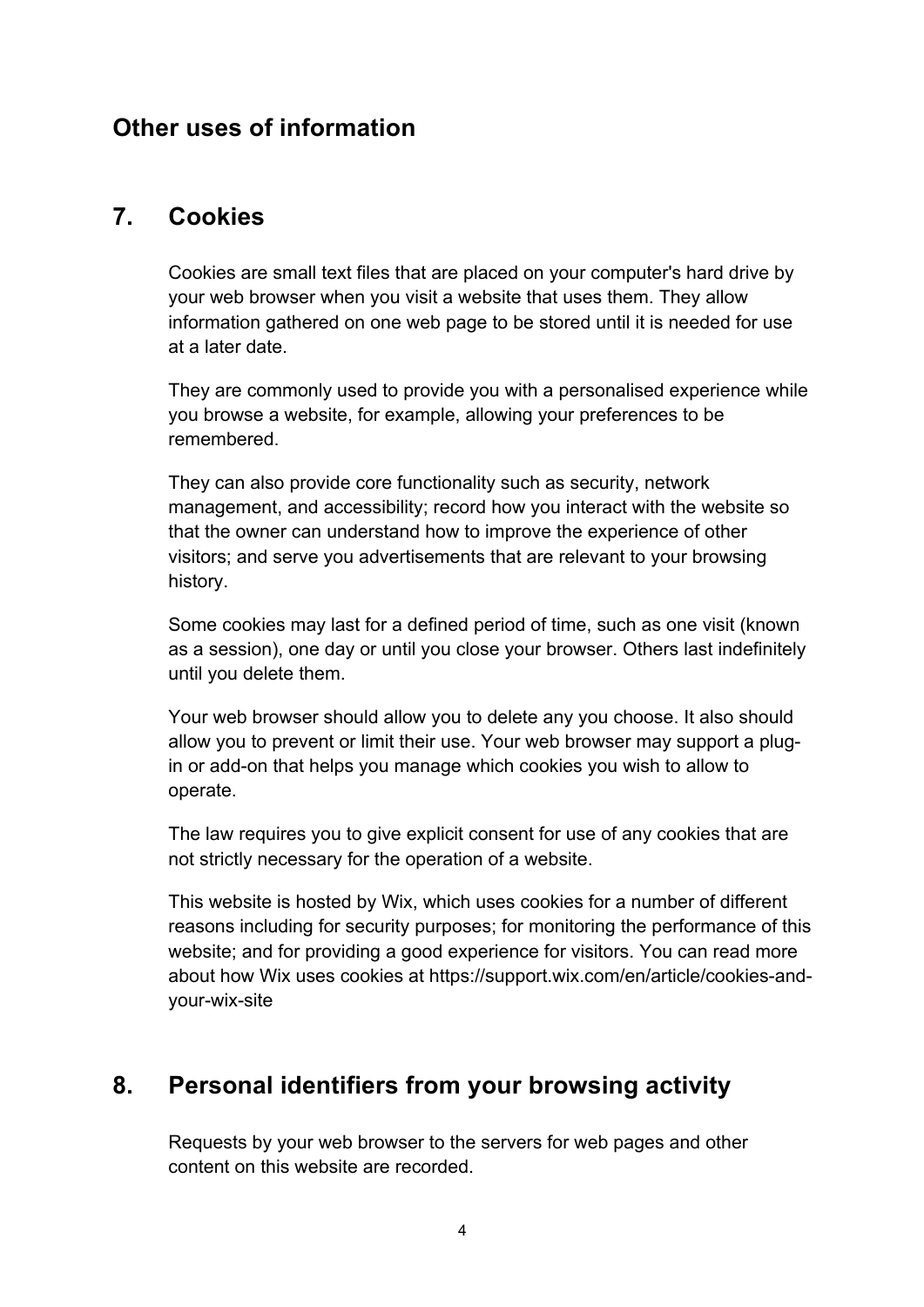This Technical Information is recorded for security purposes. Theoretically, if combined with other information known about you from previous visits, the data possibly could possibly be used to identify you personally. However, I do not use it in such a way.

#### **Other matters**

### **9. Data may be processed outside the European Union**

My business is based in the UK.

My website hosting provider, Wix, is based in Israel. Israel is considered to offer an adequate level of protection of the personal information.

Your personal information may be stored through Wix's data storage, databases and the general Wix applications. Data is stored on secure servers behind a firewall.

Your data may be maintained, processed and stored by Wix and their authorised affiliates and service providers in the United States of America, in Europe (including in Lithuania, Germany and Ukraine), in Israel, and in other jurisdictions as necessary for the proper delivery of their services and/or as may be required by law.

Wix affiliates and service providers that store or process your data on Wix's behalf are each contractually committed to keep it protected and secured, in accordance with industry standards and regardless of any lesser legal requirements which may apply in their legal jurisdiction.

Wix's full privacy policy can be viewed at: https://www.wix.com/about/privacy

### **10. Control over your own information**

It is important that the personal information I hold about you is accurate and current. Please keep me informed if your personal information changes.

At any time, you may contact me to request that I provide you with the personal information I hold about you.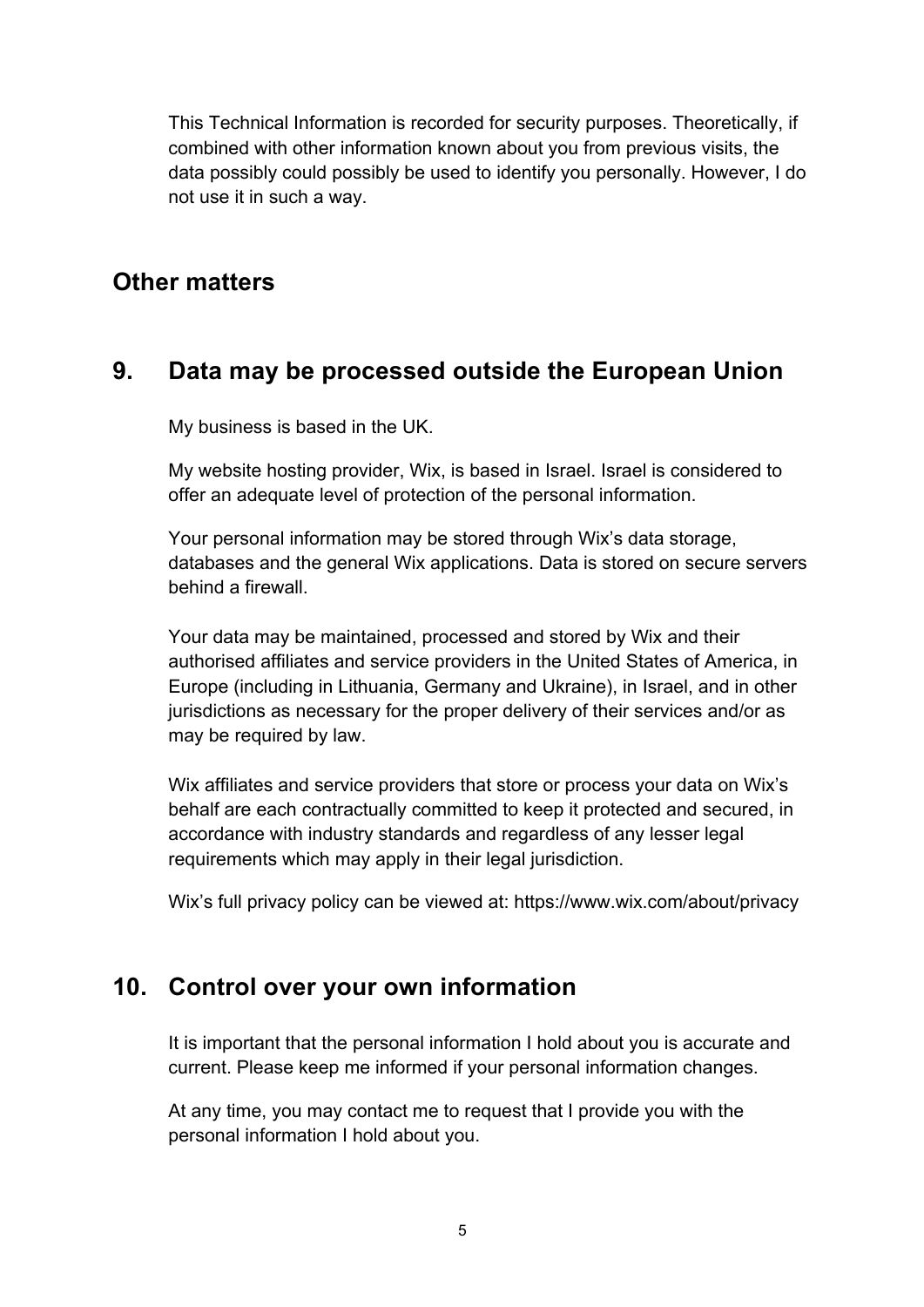When I receive any request to access, edit or delete personal identifiable information I shall first take reasonable steps to verify your identity before granting you access or otherwise taking any action. This is important to safeguard your information.

## **11. Communicating**

When you contact me, whether by telephone, through this website or by email, I collect the information you have given to me in order to reply.

I may keep personally identifiable information associated with your message, such Identity Information and Contact Information so as to be able to respond to you.

# **12. Complaining**

If you have any concerns about this notice or your privacy, please tell me.

When I receive a complaint, I record all the information you have given to me.

I use that information to resolve your complaint.

If your complaint reasonably requires me to contact some other person, I may decide to give to that other person some of the information contained in your complaint. I do this as infrequently as possible, but it is a matter for my sole discretion as to whether I do give information, and if I do, what that information is.

If a dispute is not settled then I hope you will agree to attempt to resolve it by engaging in good faith with me in a process of mediation or arbitration.

# **13. Retention period for personal data**

I keep your personal information only for as long as required:

- to provide you with the services you have requested;
- to comply with other law, including for the period demanded by tax authorities; and